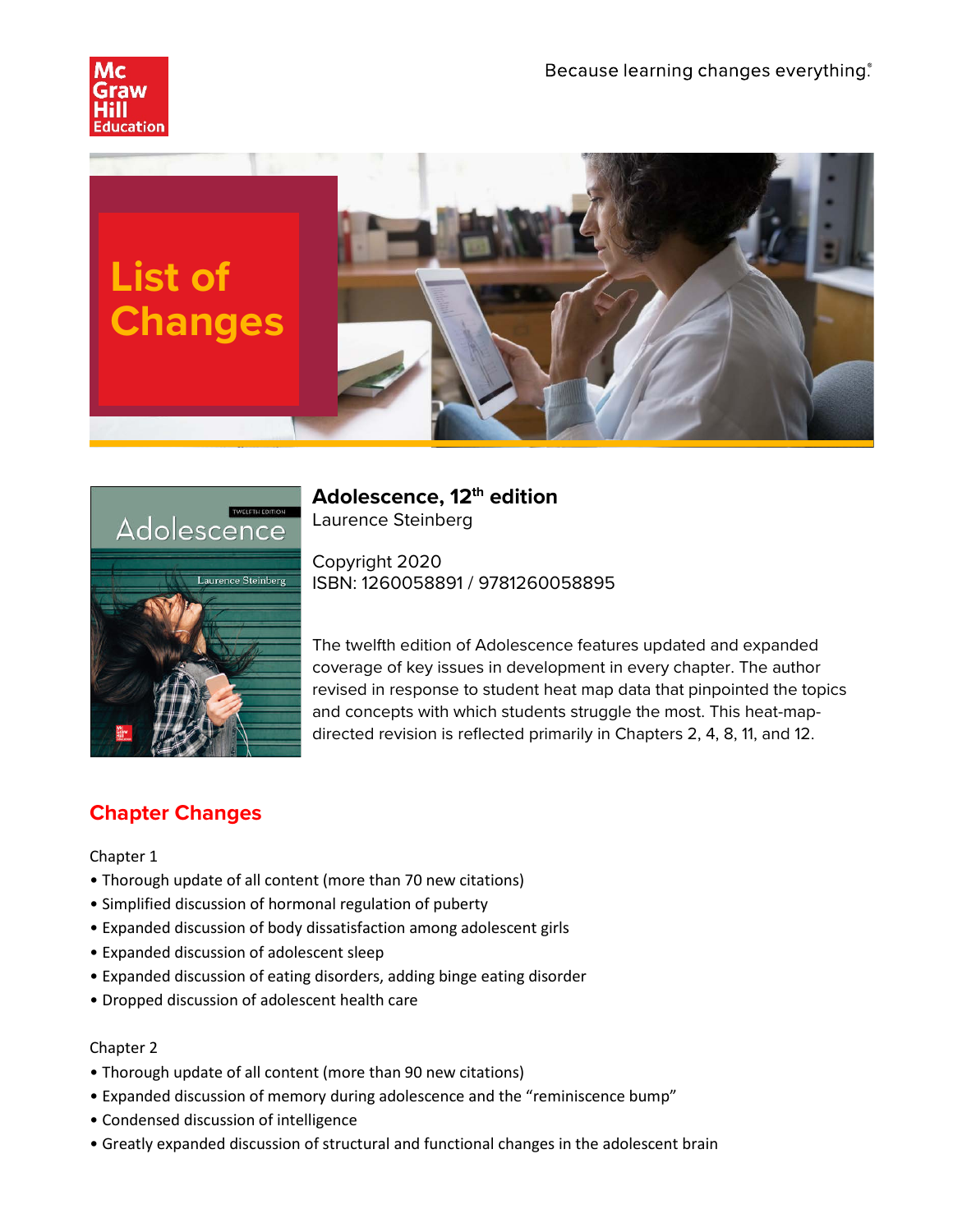- Added discussion of brain development in young adulthood
- Expansion of material on "the social brain"
- Expanded discussion of risk taking in adolescence

## Chapter 3

- Thorough update of all content (more than 60 new citations)
- Addition of discussion of late adolescents living at home
- Expanded discussion of terminology used to refer to this age group
- Expanded discussion of impact of poverty on mental health and brain development

## Chapter 4

- Thorough update of all content (more than 110 new citations)
- Expanded discussion of acculturation
- Greatly expanded discussion of behavioral genetics
- Added discussion of differential susceptibility theory
- Expanded discussion of homeless adolescents

#### Chapter 5

- Thorough update of all content (more than 100 new citations)
- Dropped dated discussion of "youth culture"
- Added entirely new section on the need for peer groups in modern society, including Margaret Mead's work on societal change
- Simplified discussion of clique structure
- Dropped dated discussion of racial tension in peer groups
- Greatly expanded discussion of bullying and victimization
- Added new section on cyberbullying

#### Chapter 6

- Thorough update of all content (more than 50 new citations)
- Added discussion of education policy under President Trump
- Dropped dated examples of minority student school experiences
- Added discussion of school climate and bullying
- Updated discussion of differential treatment of minority adolescents in schools
- Updated material on ADHD and medication for the condition

#### Chapter 7

- Thorough update of all content (more than 90 new citations)
- Greatly condensed discussion of part-time employment
- Dropped dated material on youth unemployment
- Expanded discussion of risky online behavior, like sexting
- Thoroughly revised discussion of "screen time"
- Added entirely new section on social media

#### Chapter 8

• Thorough update of all content (more than 80 new citations)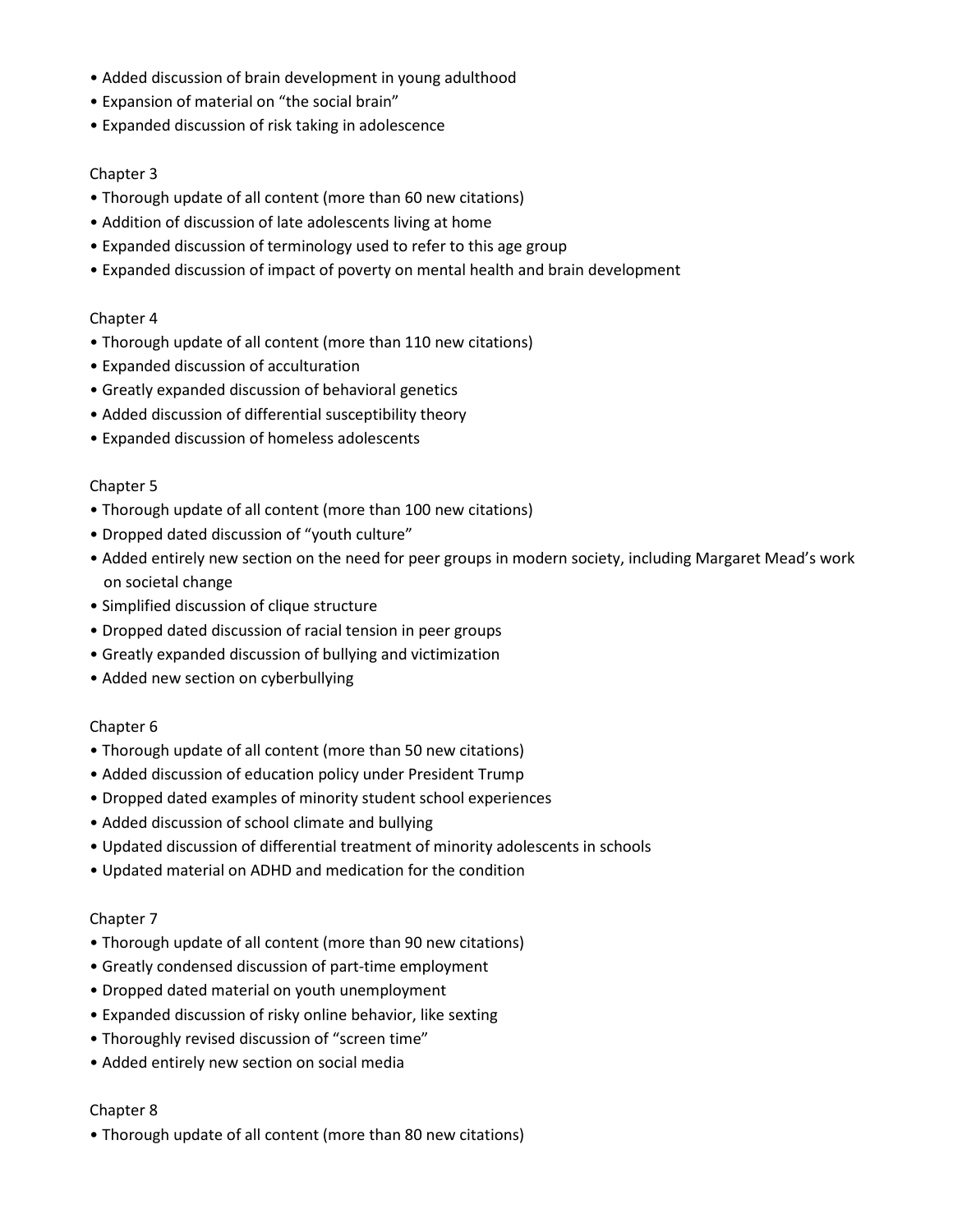- Added discussion of future orientation
- Updated and expanded material on ethnic identity development and discrimination
- Added discussion of differences among sexual identity, sexual orientation, and gender roles
- Added additional discussion of the development of sexual identity, including mental health of transgender youth

## Chapter 9

- Thorough update of all content (more than 50 new citations)
- Condensed discussion of emotional autonomy
- Expanded discussion of self-regulation
- Updated discussion on the reasons for the increase in peer influence in adolescence
- Added material on declines in social responsibility in adolescence

## Chapter 10

- Thorough update of all content (more than 70 new citations)
- Added entire section on the impact of social media on the development of Intimacy
- Expanded discussion of dating
- Expanded discussion of dating violence

## Chapter 11

- Thorough update of all content (more than 70 new citations)
- Update of all statistics on sexual activity
- Expanded discussion of sexual harassment, especially of LGBTQ youth
- Expanded discussion of the effects of casual sex on mental health
- Expanded discussion of peer influences on sexual activity

#### Chapter 12

- Thorough update of all content (more than 50 new citations)
- New discussion of interventions to enhance noncognitive contributors to academic success
- Expanded discussion of factors affecting student engagement during transition to secondary school
- Updated statistics on U.S. high school achievement (SAT, NAEP, and PISA)

#### Chapter 13

- Thorough update of all content (more than 150 new citations)
- Expanded discussion of comorbidity of internalizing and externalizing problems
- Expanded discussion of interplay between genes and environment as contributors to psychosocial problems
- New discussion of e-cigarettes
- Expanded discussion of neurobiological differences between conduct disordered and non-disordered adolescents
- Expanded discussion of drugs and the adolescent brain
- Updated all statistics on prevalence and demographic differences in substance abuse, crime, and depression
- Expanded discussion of neurobiological differences between depressed and non-depressed adolescents
- New discussion of school shootings